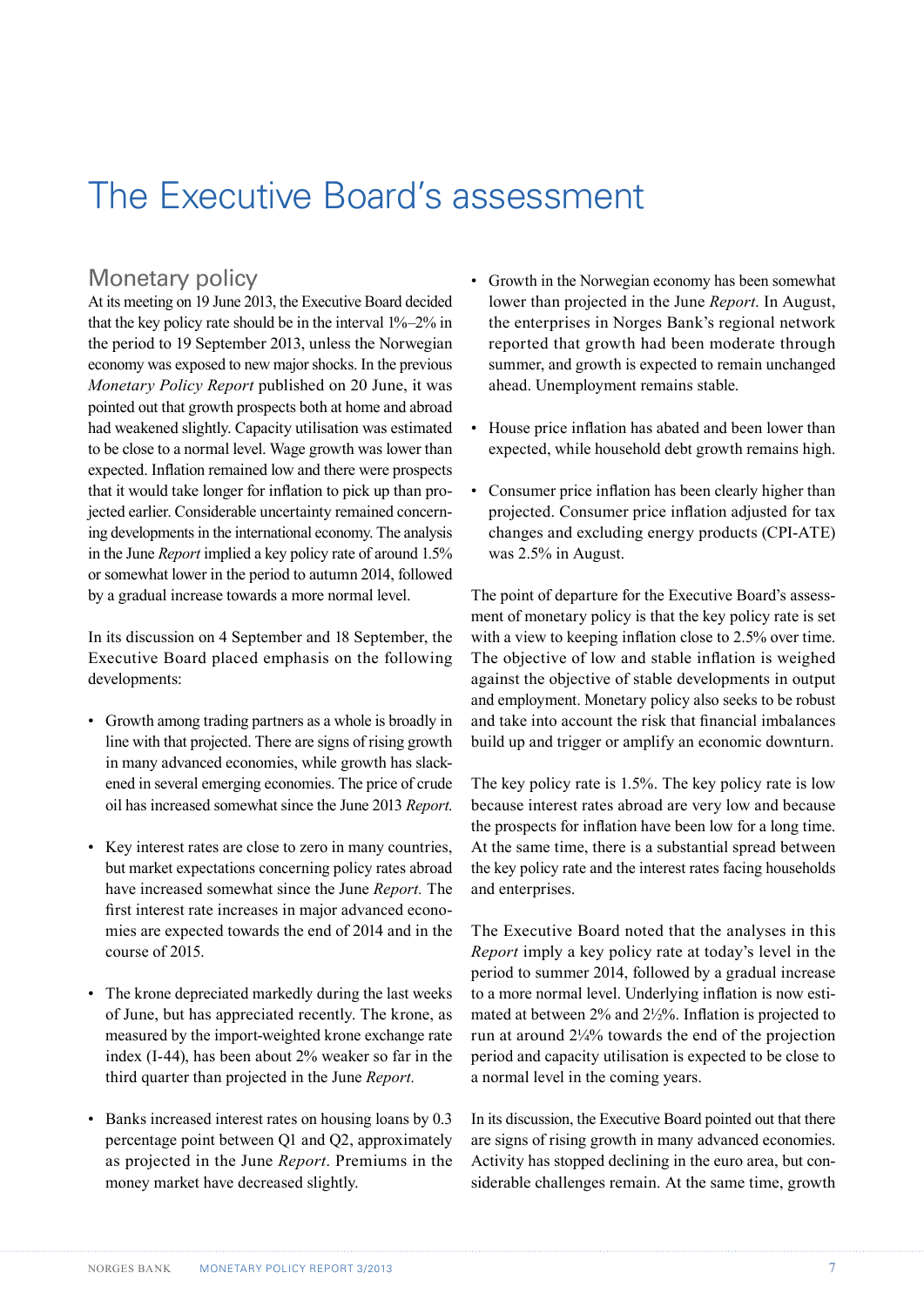prospects for many emerging economies have weakened. Capital outflows from emerging economies have triggered a depreciation of their currencies, increasing the vulnerability of emerging countries with large current account deficits and high debt in foreign currency. There is considerable uncertainty surrounding future developments in these countries. If growth rates show a further decline, oil and non-oil commodity prices may fall.

There have been wide fluctuations in the krone since the end of June. Through summer, foreign exchange markets have been marked by expectations concerning the future stance of monetary policy among major advanced economies. Moreover, the krone has reacted more than usual to new information on economic developments in Norway. Limited liquidity in the krone market may have contributed to amplifying the movements in the krone exchange rate. It was recognised that the movements of the krone ahead are uncertain and that foreign-exchange market themes shift rapidly.

The Executive Board noted that the economic situation in Norway remains solid although they also noted that growth has slowed and been lower than expected earlier. The share of enterprises in Norges Bank's regional network that report capacity constrains has decreased. This may indicate that capacity utilisation in the Norwegian economy has declined. It was also pointed out that labour immigration entails a flexible labour supply in many industries, which may make it difficult to gauge the level of capacity utilisation.

National accounts figures indicate that productivity growth is still low. Weak productivity growth has been a feature of both the Norwegian economy and many of our trading partners in the period following the financial crisis. One reason cited was the combination of moderate business investment activity and an ample supply of labour. The Executive Board further considered whether the recent low growth in productivity may be of a more temporary character. Companies may have chosen to retain their workforces despite weaker output growth because they are uncertain as to future developments in the Norwegian economy.

The Executive Board also discussed the moderate growth in private consumption, pointing to many years of strong credit growth which has resulted in a very high level of household indebtedness. The high debt level is likely to continue to have a dampening impact on growth in consumer spending ahead. It was further noted that the uncertainty surrounding economic developments, tighter bank lending standards, demographic changes and the pension reform may have induced households to increase savings.

The rise in consumer price inflation in recent months may reflect higher purchase prices for imported goods, but may also be ascribable to rising business costs and higher operating margins. It was pointed out that given the particularly large changes in inflation in recent months, the uncertainty surrounding developments in the coming months is higher than normal. The Executive Board also discussed the driving forces of inflation ahead and noted that developments in wage growth will be important. Sluggish economic developments and low cost growth among our trading partners may influence wage settlements in Norway in the coming years. Moreover, the high level of labour immigration may continue to restrain wage growth.

In its discussion of monetary policy, the Executive Board gave weight to the fact that inflation has been higher than expected and that the krone exchange rate has weakened, but that the driving forces of inflation remain moderate. Weight was also given to somewhat slower growth in the Norwegian economy and slightly lower-than-projected capacity utilisation. A rapid rise in the key policy rate may increase the risk of a more pronounced dampening of activity growth, an appreciation of the krone and too low inflation. Weight was also given to the fact that house prices and debt have risen faster than income for a long period. A lower key policy rate may increase the risk of a renewed acceleration in house prices and debt accumulation and of a build-up of financial imbalances. The Executive Board's overall assessment is that the key policy rate should remain at today's level in the period ahead.

At its meeting on 18 September, the Executive Board decided to keep the key policy rate unchanged at 1.5%.